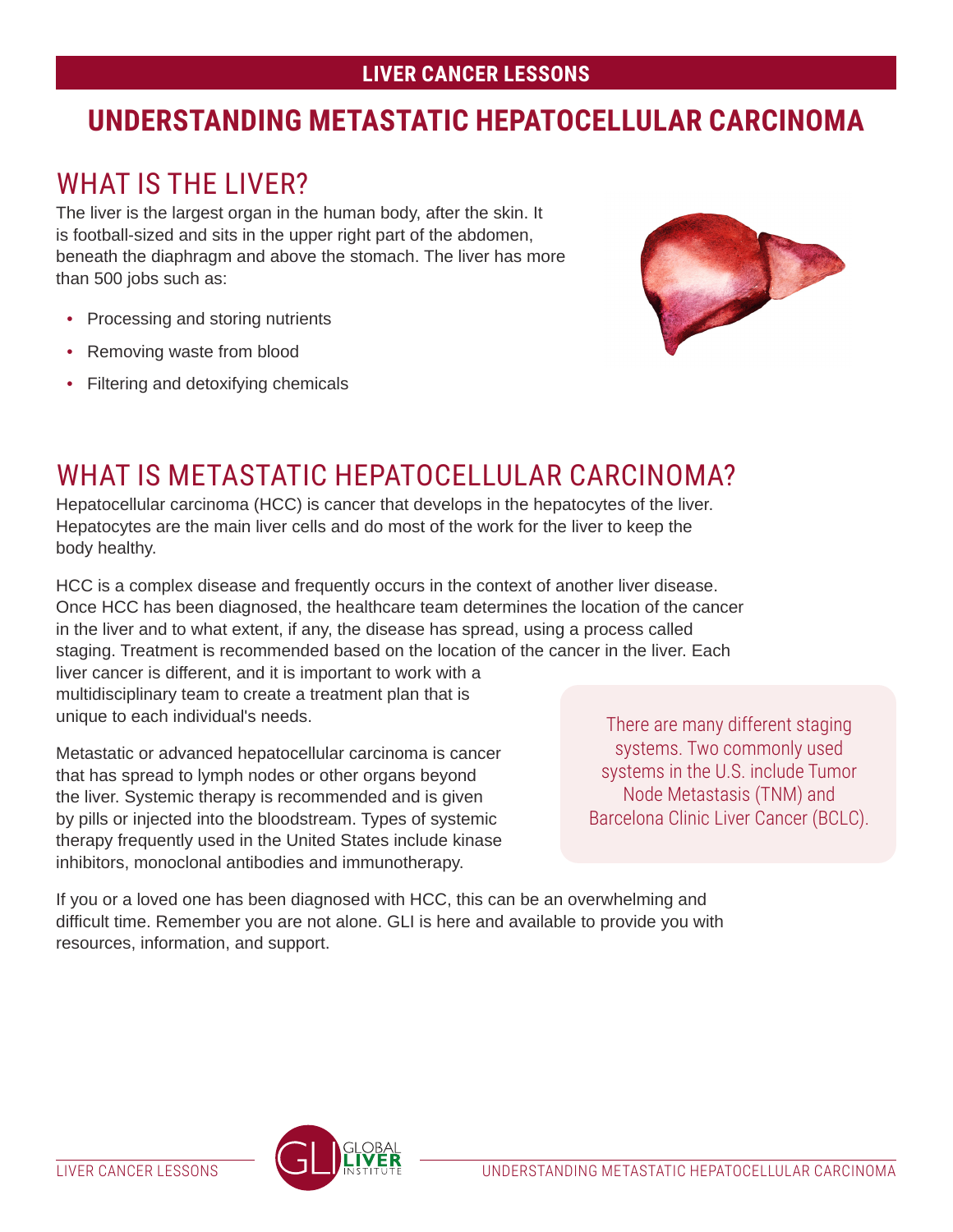## **LIVER CANCER LESSONS**

# TREATMENT FOR METASTATIC HCC

Talk to your doctor to find out if you are eligible for a clinical trial.

#### KINASE INHIBITORS

Kinase inhibitors block kinases, which are proteins that carry important signals to the cell's control center, to stop cancer growth. These drugs are given in pill form.

- Examples of kinase inhibitors include sorafenib (Nexavar®), lenvatinib (Lenvima®), regorafenib (Stivarga®), cabozantinib (Cabometyx®).
- Potential side effects include fatigue, loss of appetite, hand-foot syndrome, high blood pressure, weight loss, diarrhea, and abdominal pain.

#### MONOCLONAL ANTIBODIES

Monoclonal antibodies are lab-made versions of immune system proteins that stop the tumor from making new blood vessels so the cancer cells are starved and die. These drugs are infused into a vein in a hospital or doctor's office over a period of time.

- Examples of monoclonal antibodies include bevacizumab (Avastin®), which is given in combination with atezolizumab (Tecentriq®), and ramucirumab (Cyramza®).
- Potential side effects include high blood pressure, tiredness (fatigue), bleeding, low white blood cell counts (with increased risk of infections), headaches, mouth sores, loss of appetite, diarrhea and with ramucirumab there is increased risk for encephalopathy.

#### IMMUNOTHERAPY

Immunotherapy uses medicines to help a person's own immune system find and destroy cancer cells. These drugs are infused into a vein in a hospital or doctor's office over a period of time.

- Examples of immunotherapy include atezolizumab (Tecentriq®), which is given in combination with bevacizumab (Avastin®), pembrolizumab (Keytruda®), and nivolumab (Opdivo®), which is given with ipilimumab (Yervoy®).
- Potential side effects include feeling tired or weak, fever, cough, nausea, itching, skin rash, loss of appetite, muscle or joint pain, constipation or diarrhea, and immune mediated events – where the body attacks other organs in the body because of immunotherapy treatment.

#### SUPPORTIVE CARE

Many people believe that palliative care is hospice. The two are similar because their goal is to provide comfort and care to people living with an illness. Palliative care can be given at any age and at any stage of illness. Hospice is medical care to help someone with a terminal illness live well for as long as possible.